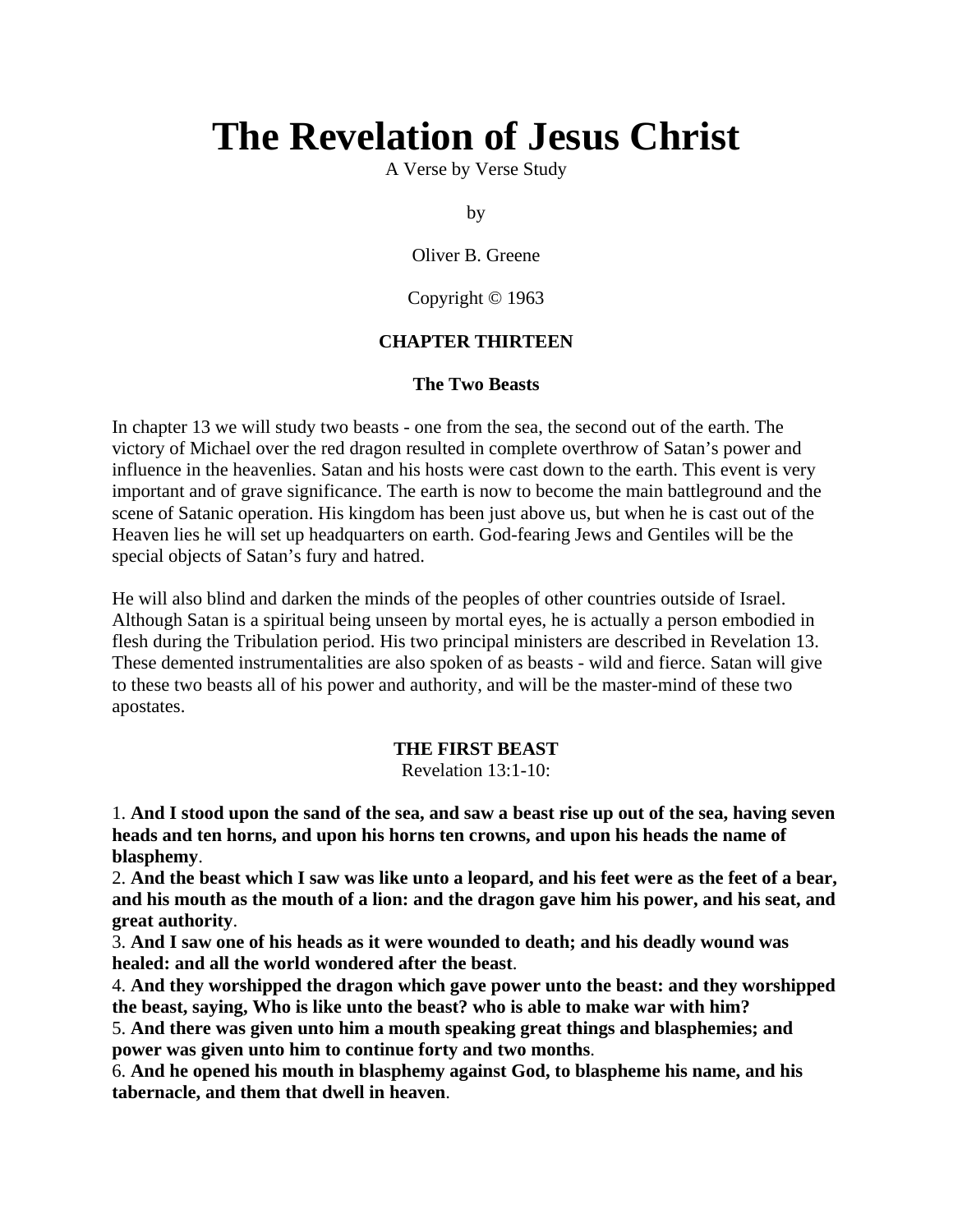7. **And it was given unto him to make war with the saints, and to overcome them: and power was given him over all kindreds, and tongues, and nations**.

8. **And all that dwell upon the earth shall worship him, whose names are not written in the book of life of the Lamb slain from the foundation of the world**.

9. **If any man have an ear, let him hear**.

10. **He that leadeth into captivity shall go into captivity: he that killeth with the sword must be killed with the sword. Here is the patience and the faith of the saints**.

In chapter 12 John's eyes were focused on the sky. Things were happening in the atmosphere just above the earth. There was war (a literal battle) between Michael with his angels, and the dragon with his angels.

"**And I stood upon the sand of the sea, and saw a Beast rise up out of the sea**." John's gaze moves from the heavenlies to the earth, and he stands upon the sands of the sea to behold the next great event in the program of God as God brings all wickedness to an end and prepares earth for the kingdom of Heaven.

In chapter 1:9 we see John on the Isle of Patmos.

In chapter 4:1 he is caught up into Heaven. In chapter 13 we see him standing on the sands of the sea. In chapter 17 we will see him standing in the wilderness. In chapter 21:10 he takes his place on a high mountain. John has a grandstand view of all God's doings in the Revelation God gave to him to give to you and me.

Here the sands of the sea represent vast multitudes of people. God told Abraham that He would multiply his seed as the sands of the sea. In Revelation 20:8 God's army is referred to in number as "**the sands of the sea**." The sands of the sea represent multitudes; the sea itself represents unrest and turmoil among the masses. Almost without exception Bible scholars agree that this "Beast" is the revived Roman Empire (with its dictator), which rose to power in a similar way just before the birth of Jesus.

Daniel records a vision which will help us identify these Beasts in Revelation 13. Daniel is an outstanding personality; Jesus speaks of him in Matthew and declares that he was a prophet. He also had the gift of understanding and interpreting dreams. As a prophet God revealed to him the entire course of "**the times of the Gentiles**." The prophecy of Daniel is mainly concerned with things that shall befall the people Israel in the latter days (Daniel 10:14).

Here in Revelation 13 we are dealing with the things that shall come to pass in the last half of the seventieth week of Daniel's seventy weeks.

In Daniel 7:3, "**four beasts came up out of the sea**." These four beasts represent the four successive forms of Gentile power, which are Babylon, Media-Persia, Greece and Rome. Rome fell in A. D. 476. Since that time she has been an insignificant power, but she will rise again to become a world power under the leadership of Antichrist after the Rapture. Christians are not looking for the revival of Rome, nor for the Antichrist; we are looking for THE CHRIST.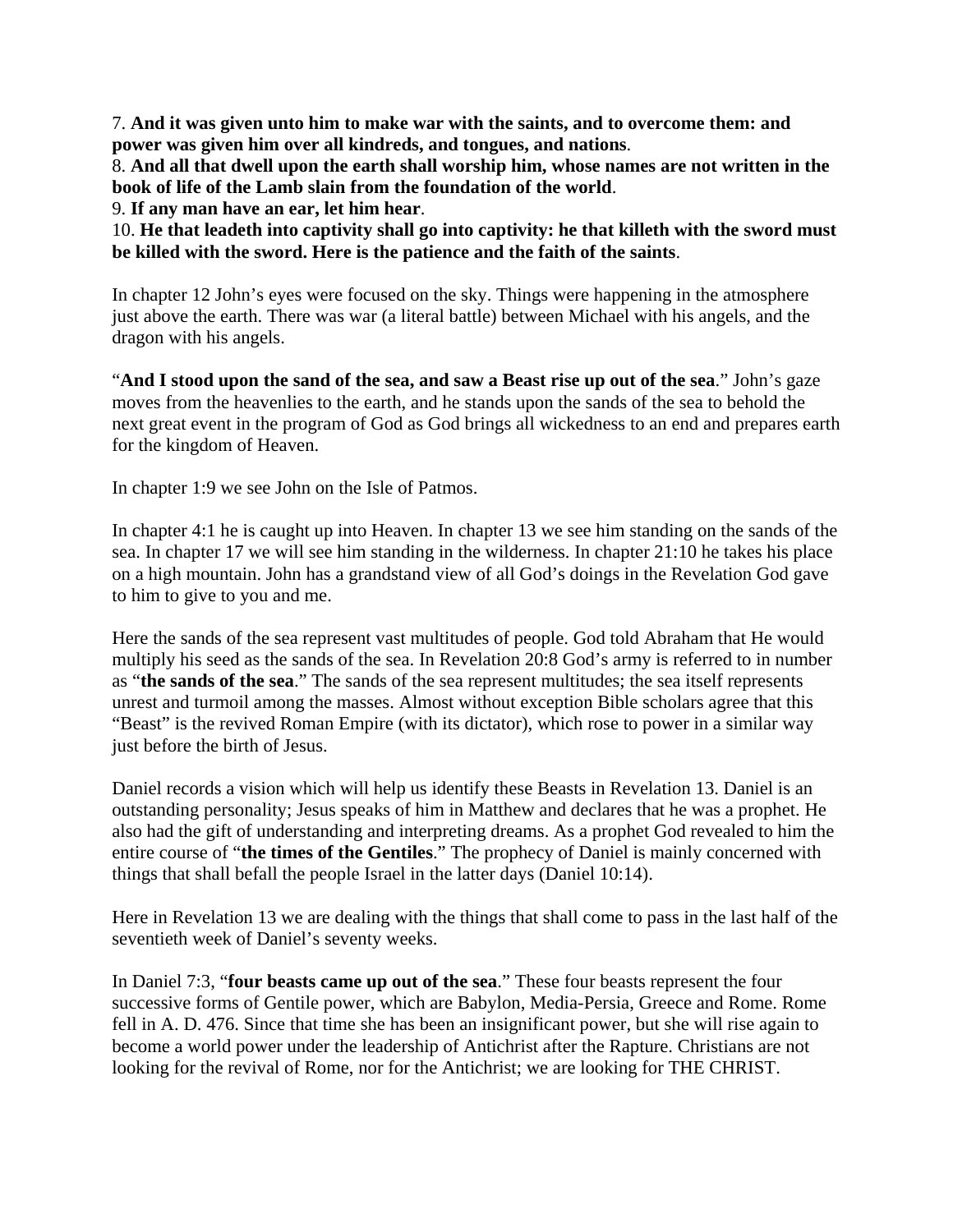After the Rapture this super-human Beast will work miracles that will make the Roman Empire great again in a very short time.

There are seven things I would like to point out about this first Beast:

1. He is said to have power, a throne, and authority.

- 2. He has authority over tribes, tongues and nations.
- 3. He will be a political world dictator.
- 4. He is a monster, he is wild, he rules in terror.

5. His reign will last for approximately seven years - with forty-two months of terror during the last half of the Tribulation.

6. Though his government will be under ten kings, he will be supreme.

7. He is the world's master blasphemer. Of all that have ever been before him, none could touch the hem of his garment in blasphemy: "**And upon his heads the name of blasphemy**" (Revelation 13:1).

Revelation 13:2 further describes the Beast. John saw a beast like unto a leopard, with feet like a bear and mouth like a lion.

In Daniel 7, Daniel saw the same three beasts in reverse order. The reason for this is apparent: Daniel stood at the beginning of the age of Gentile world dominion and therefore saw Babylon first, while John stood at the end of the Gentile age, looking back.

This revised Roman Empire has the characteristics of the three preceding empires. Therefore, this Beast of Revelation 13:1 will contain the different elements of the other three Gentile world powers in one great monster.

The dragon gave him his power, his seat, and his great authority. This enlightens us as to where the Beast-ruler gets such great power as he demonstrated. Actually, this Beast is the devil incarnate, so far as power is concerned.

## Verse 3: "**And I saw one of his heads as it were wounded to death; and his deadly wound was healed: and all the world wondered after the beast**."

In the fifth century after the birth of Christ, the head of the great Roman Empire was wounded unto death. The monster empire of Rome was killed. Parts of it have existed ever since, but the real head died. Now the Beast is that head raised to life again, consisting of ten federated kingdoms. A Roman Emperor rules again, and the whole world wonders at the great miracle of the revived Roman Empire.

This empire will not be revived before the Rapture.

If you read newspapers, news magazines, and listen to the radio, you know the cry today is "World Government . . . United States of the World . . . One World . . . Unity among the nations . . . The common market." Such propaganda as "All men are brothers" is the slogan.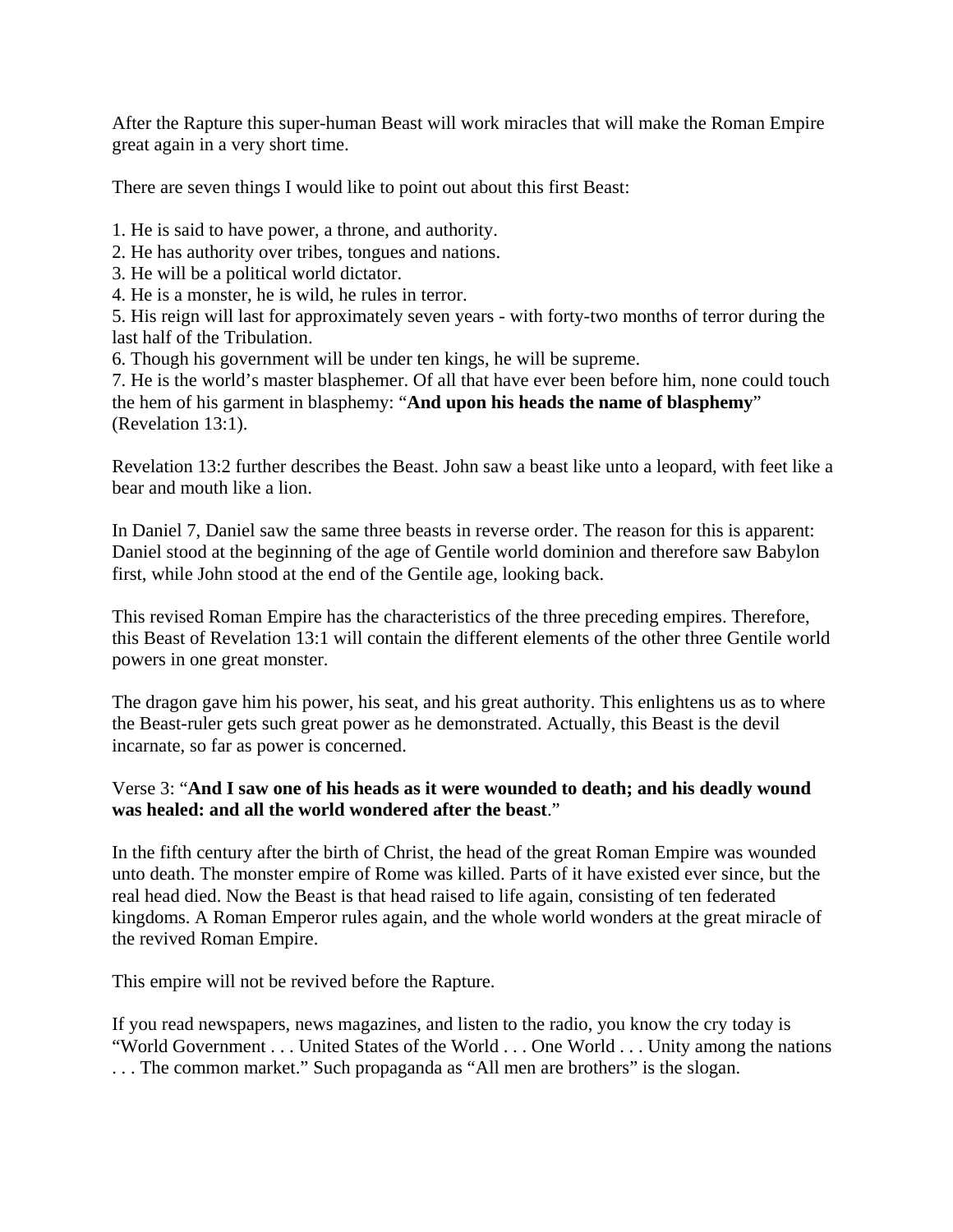All men ARE brothers from the standpoint of the flesh - but all men are not brothers so far as God is concerned. Jesus said to the Pharisees, "**Ye are of your father the devil!**" (John 8:44). "**Beloved, now are we the sons of God** . . . " (I John 3:1-3). We are not all brothers.

All believers are brothers, and all unbelievers are brothers; but believers and unbelievers are NOT brothers.

In verse 4, the world worships the dragon which gave exceeding power to the Beast that came up out of the sea, and the cry was, "**Who is like unto the Beast? Who is able to make war against him?**"

Who can stop him?

Who is able to conquer him?"

The world is looking for a superman, and this world dictator of the revived Roman Empire will sweep men off their feet.

Immediately they will begin to worship him. They will declare that no one can stand against him, that there is nothing he cannot do. What horrible blasphemy! This is the age of personality worshippers . . . in religion, in politics, in social life and in every other phase of life. This is the age of idols.

In verse 5 we discover that in the pride of his heart the Beast boasts and blasphemes. Who he is and what he has DONE constitute, no doubt, the sum of the "**great things**" spoken, and added to this are the significant words, "**and blasphemies**." There was given him authority to pursue his career for forty-two months.

In verse 6, the Beast blasphemes God, blasphemes the temple, and them that dwell in Heaven. Words - bad and bold - are uttered. What is said we do not know, but we may be sure that the utmost of undying hatred to God which the malice of the dragon can suggest, is publicly and loudly expressed.

In verse 7 he makes war with the saints here on earth, overcomes and butchers them. (The saints killed here are those referred to in chapter 6 when the martyrs were told to wait for a little season until their fellowservants be killed in like manner). The Beast then becomes dictator of all kindreds, tongues, peoples and nations.

In verse 8, all worship the Beast save those whose names are in the Lamb's Book of Life. The slain Lamb who had redeemed them by His Blood, takes special account of these sufferers. The Book of Life in which their names are recorded belongs to Him. The Beast conquers and kills, but eternal life is the portion of those martyrs.

Verse 9 sounds out a solemn warning: "**If any man have an ear, let him hear!**" Dear Reader! Whoever you are, wherever you are, if you have an ear - listen: Are you born again? Are you washed in the Blood? If you are not, may God help you to be saved this very moment.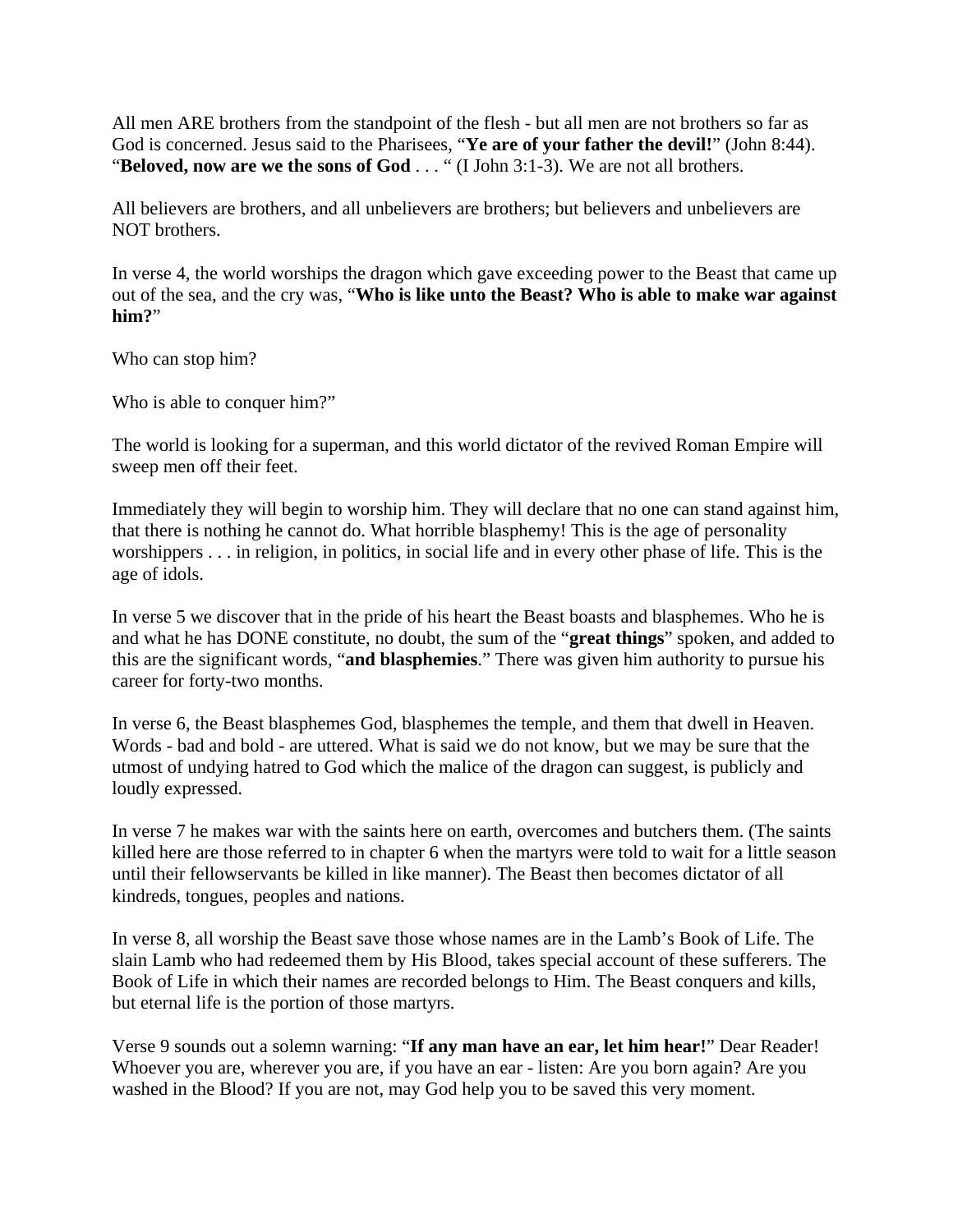If the Rapture should take place now, YOU would be left behind to go through the horrible reign of the Antichrist. Read Romans 10:9-13, and believe it!

Verse 10: "**He that leadeth into captivity shall go into captivity: he that killeth with the sword must be killed with the sword. Here is the patience and the faith of the saints**."

This is a solemn warning that "**with what measure ye mete, it shall be measured to you again**" (Matthew 7:2).

Whosoever leads into captivity must himself go into it. Whosoever kills with the sword must himself be killed. What a word of warning - and how seasonable to saints then crushed under the iron rule of the Beast. That is what the Beast is doing . . . killing with the sword, making slaves of people, leading millions captive.

Those who refuse to worship and bow down to the Beast will be taken into captivity, and they that endure to the end (unto death) will be among the great multitude out of every nation, tongue, tribe and kingdom, mentioned in chapter 7. Those who receive the mark of the Beast will drop into hell. There will be those who will succumb to the terrible persecution and horrible suffering while in captivity; they will accept the mark and worship the Beast. But there will also be those who will endure to the bitter, bloody end.

Regardless of what a believer suffers during the age of Grace or during the time of the Great Tribulation, the sufferings of this present time are not worthy to be compared with the glory that will be revealed in us, and the glory we will share with Jesus in the land that is fairer than day.

### **THE SECOND BEAST**

Revelation 13:11-18:

11. **And I beheld another beast coming up out of the earth; and he had two horns like a lamb, and he spake as a dragon**.

12. **And he exerciseth all the power of the first beast before him, and causeth the earth and them which dwell therein to worship the first beast whose deadly wound was healed**. 13. **And he doeth great wonders, so that he maketh fire come down from heaven on the earth in the sight of men,**

14. **And deceiveth them that dwell on the earth by the means of those miracles which he had power to do in the sight of the beast; saying to them that dwell on the earth, that they should make an image to the beast, which had the wound by a sword, and did live**.

15. **And he had power to give life unto the image of the beast, that the image of the beast should both speak, and cause that as many as would not worship the image of the beast should be killed**.

16. **And he causeth all, both small and great, rich and poor, free and bond, to receive a mark in their right hand, or in their foreheads:**

17. **And that no man might buy or sell, save he that had the mark, or the name of the beast, or the number of his name**.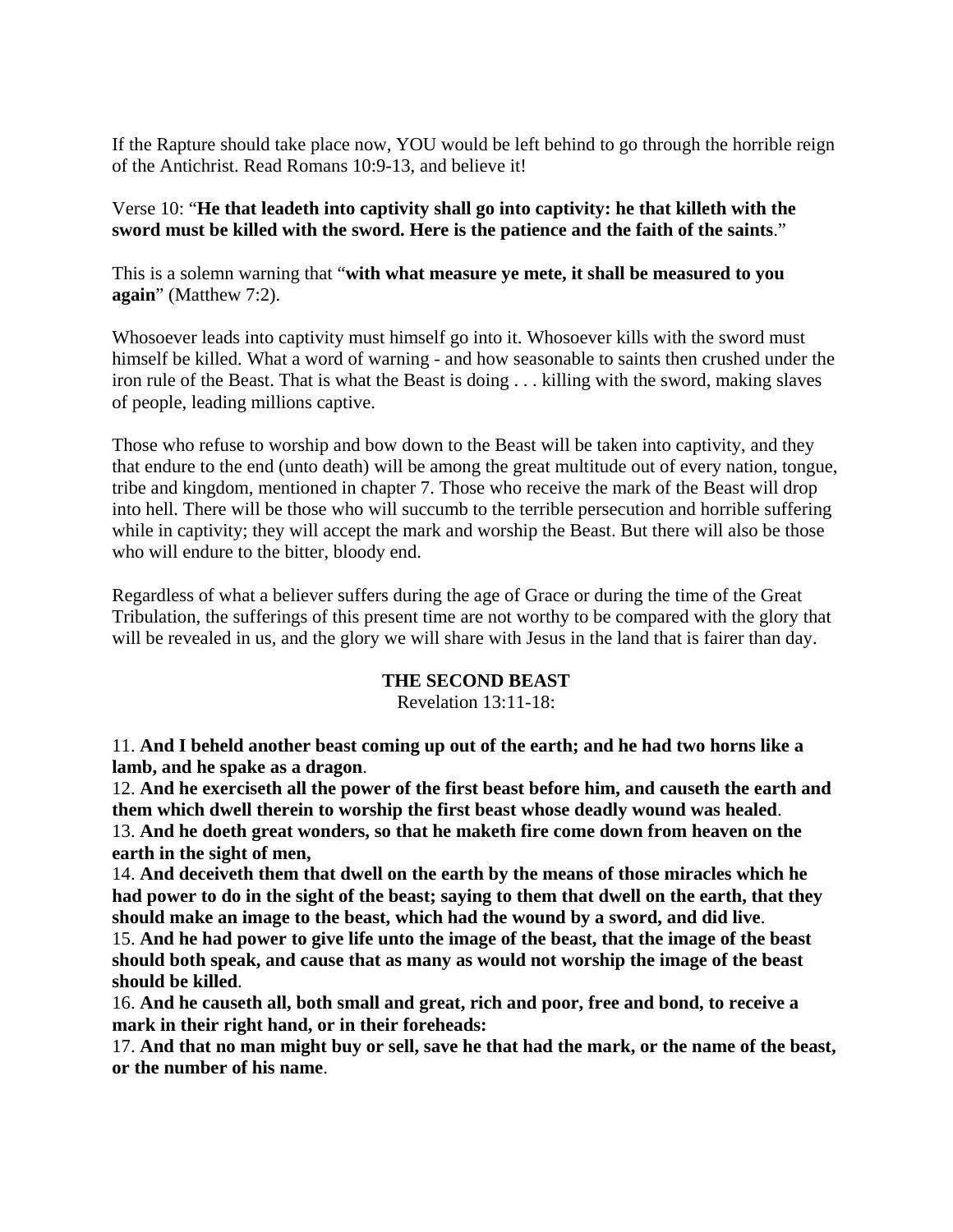### 18. **Here is wisdom. Let him that hath understanding count the number of the beast: for it is the number of a man; and his number is Six hundred three score and six**.

A second Beast makes his appearance - this time, out of the earth. This Beast will have two horns like a lamb - but he has the voice of a dragon. These two Beasts are world dictators in their separate fields - one political, one religious.

When the second Beast makes his appearance, things will be leveled off politically. It will be a time of false peace.

Let us compare these two Beasts:

- The first Beast is a secular power; the second is a religious power.

- The first Beast is a Gentile; the second is a Jew.

- The first Beast had ten horns; the second had two horns.

- The first Beast is a civil authority; the second is a religious authority.

- The second Beast is subordinate to the first Beast. He used the military power of the first Beast to enforce his demands and his dictatorship.

- The second Beast is lieutenant to the first. He appears after the first Beast - they do not both appear at the same moment.

The first Beast is the head of a vast military and political system, and as such he perishes at the coming of the Lord, at the close of the Tribulation, when Jesus comes in flaming fire, taking vengeance on them that know not God. To this Beast Satan gives what he offered Jesus in Luke 4:6-7, which Jesus refused with the rebuke, "**Thou shalt worship the Lord thy God, and Him only shalt thou serve**."

It will do you good to read Luke 4:6-7 and see the power Satan really has. Read the second Psalm. God the Father will give Jesus the kingdom and the earth.

No power on earth can withstand this tremendous political Beast . . . but, of course, God's power will finally put him down.

The second Beast rules in Palestine. He finally becomes the minister of the first Beast, and all kingly and priestly power is merged in the first one. But the second Beast is the one who deceives the world and labors untiringly to put Judaism and all religions of earth into the arms of Satan. There will be a world church, about which we are hearing much today. Both Beasts will share one thing in common: They will meet the same fate. Revelation 19:20: "**And the beast was taken, and with him the false prophet . . . These both were cast alive into a lake of fire burning with brimstone**."

They led the masses into captivity, and they must go into eternal captivity.

Sometimes it seems as though the believers are fighting a losing battle, but we are not. We are in the minority - but we are on the winning side. From the standpoint of numbers, we are outnumbered, but "**If God be for us, who can be against us?**" (Romans 8:31).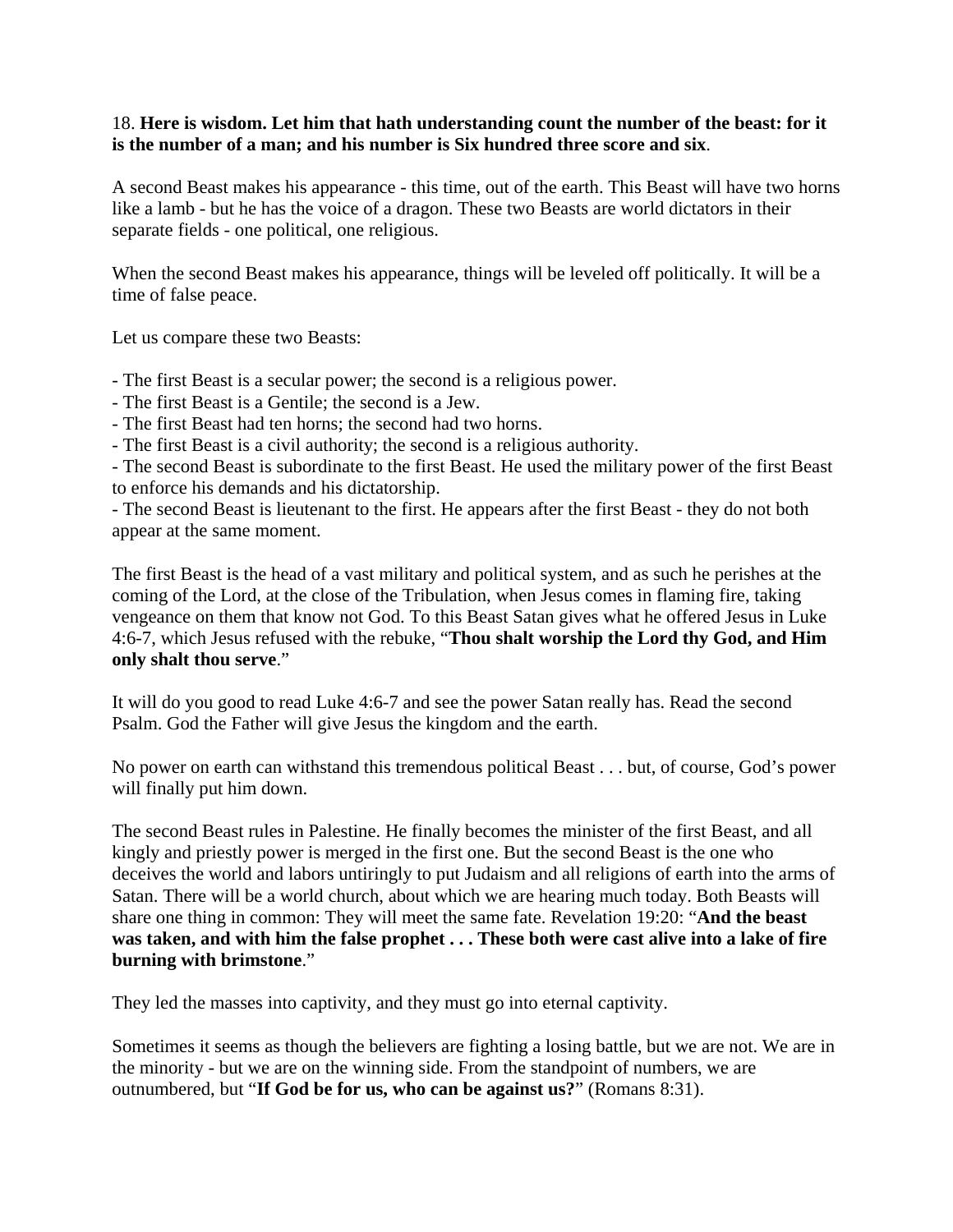We are definitely on the winning side. We cannot lose with God. God does not always payoff on Saturday night, but when He DOES pay, He pays in full!

The devil, the Beast, the false prophet and all the wicked have a date at the judgment bar of God Almighty. At the Great white Throne, God will judge in righteousness, and all wickedness will be put down forever. The devil is the prince of the power of the air today, he is the god of this age; but the day is coming when he will be stripped of all of his power and placed in the lake of fire. He has been leading poor souls into captivity for six thousand long years, but soon God will put a stop to his activities.

The first three verses in chapter 13 refer to an empire. Verses 4 through 10 refer to a person . . . the dictator of the empire, the ten-kingdom confederation. The second Beast is a person - not literally a beast, but a beastly human. All through the books of prophecy in the Old Testament, empires and emperors are symbolized by beasts.

This mysterious and terrible Beast is called by various names. In the Old Testament he is called:

- **King of Babylon** Isaiah 14:4.
- **Lucifer** Isaiah 14:12.
- **The little horn** Daniel 7:8; 8:9-12.
- **A king of fierce countenance** Daniel 8:23.
- **The prince that shall come** Daniel 9:26.
- **The willful king** Daniel 11:36.

In the New Testament he is called:

- **The man of sin** II Thessalonians 2:3-8.
- **The son of perdition** II Thessalonians 2:3-8; John 17:12.
- **That Wicked** II Thessalonians 2:3-8.
- **Antichrist** I John 2:18.
- **The Beast** Revelation 13:11.

Jesus prophesied concerning this Beast when He said, "**I am come in my Father's name, and ye receive me not: if another shall come in his own name, him ye will receive**" (John 5:43). Jesus made this statement to the Jews who shouted, "**Crucify Jesus! Give us Barabbas!**" But when Antichrist comes they will receive him with open arms.

The Lamb of God in Revelation 5:6 has seven horns - seven being the number of divine perfection. The Lamb of God has fulness of power . . . He is omnipotent, omniscient, omnipresent.

The false lamb - the Antichrist - has but two horns, denoting limited power. This second Beast is also called "**the false prophet**" (Revelation 16:13, 19:20, 20:10). He has two horns "**like a lamb**" . . . but his voice betrays him: he "**spake as a dragon**."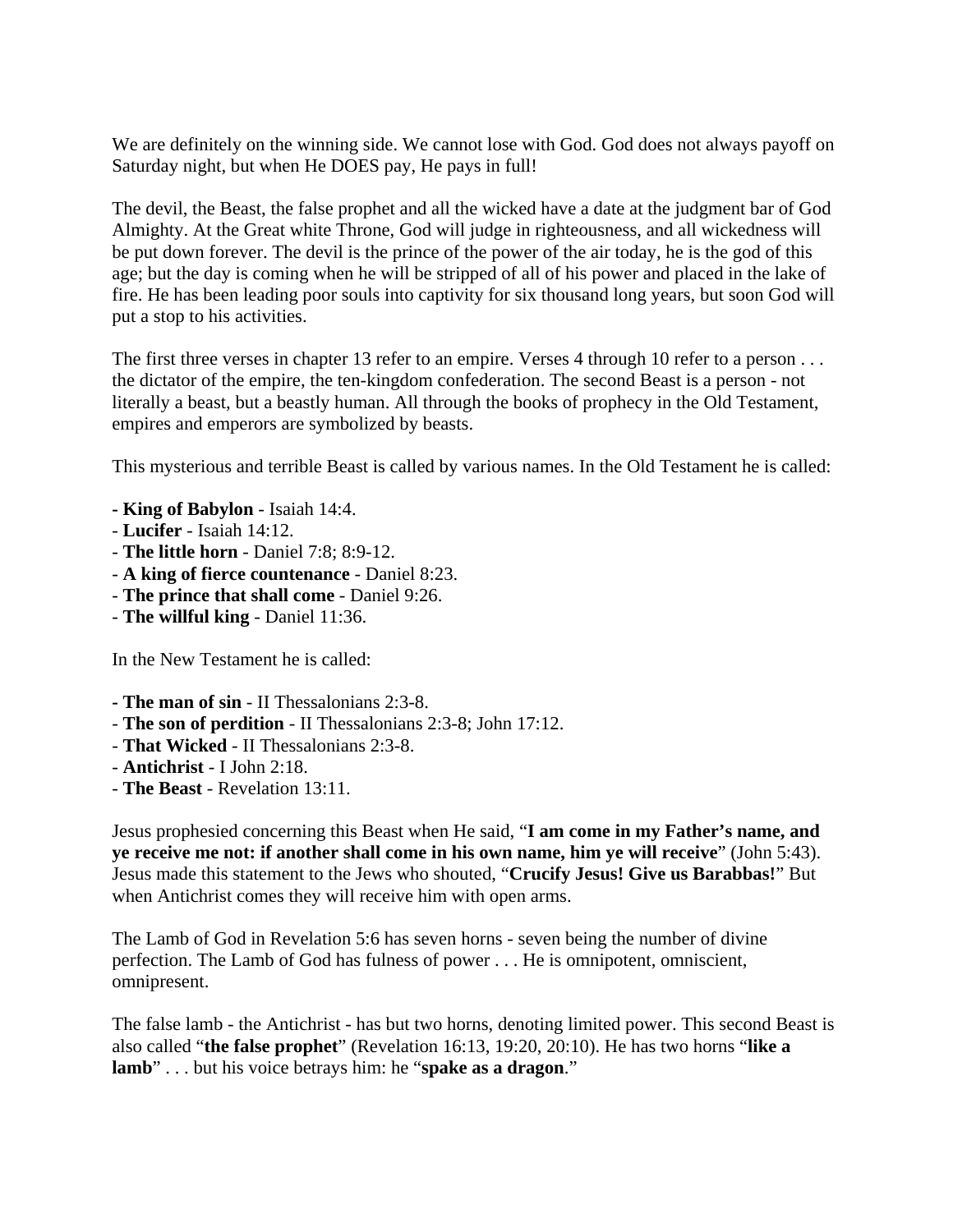Both spiritual and moral ruin is the aim of the dragon, and he is supported one hundred percent by the Beast. Rome and Jerusalem are the centers of influence from which Satan conducts his program in Europe, Palestine, and the whole world.

Verse 12 tells us that this second Beast has all the power of the first Beast, and he tells the people on earth that they should worship the first Beast whose deadly wound was healed, which seemed to be a great miracle. Never forget, the devil can perform miracles . . . limited, yes - but miracles.

Verse 13 tells us that the second Beast is so mighty and powerful that he makes fire come down from Heaven on the earth in the sight of men. The stage is set for the appearance of this miracleworking personality. Imagine what would happen in my meetings if I could reach up in the air and pull fire down from the air in the sight of men! There is not a building in the United States that would seat the people who would come to see me pull fire down out of Heaven. This Beast will have that power.

Keep in mind that these two Beasts work together - political and religious. The first will be the leader of the most powerful. united kingdom that has ever been on this earth. He will be the most colossal ruler - the boldest, most blasphemous ruler who ever lived upon the face of this earth. The second Beast will have no royal authority outside of Palestine; therefore, he uses the power and prestige of the political Beast to bring about his diabolical design to get all the peoples of earth to bow down to Rome and worship the great Beast who was wounded unto death but now has miraculously come alive.

The second Beast will have no military power of his own. Military power will be turned over to the first Beast by the dragon - the devil. The second Beast is much worse than the first. He influences men religiously and leads them into the vilest blasphemy and idolatry. He demands men to worship him. He sits in the temple in Jerusalem and announces publicly that he is God Almighty.

It has been reported by reliable sources that the Jews now have every stone cut, ready to rebuild their temple the moment they conquer and take over the temple area where the Mosque of Omar stands now. The Jews are now in possession of the land within a short distance of the temple area (where Solomon's Temple stood) and the only reason they did not take it in the last war between the Jews and Arabs was that prophetically it was not time for them to possess that particular spot.

The second Beast is the one "**who opposeth and exalteth himself above all that is called God, or that is worshipped; so that he as God sitteth in the temple of God, shewing himself that he is God**" (II Thessalonians 2:4),

Jesus came in His Father's name, to do His Father's will. He came unto His own, and His own received Him not. The false messiah will come in his own name, to do his own will (John 5:43).

With the exception of those who have believed and been redeemed through the testimony of the 144,000 and the two witnesses of chapter 11, the masses will fall down and receive the Beast as their messiah, and joyfully line up to receive his mark in their forehead or in their right hand. They will be sent strong delusion; they will believe the lie. Read II Thessalonians 2:8-12.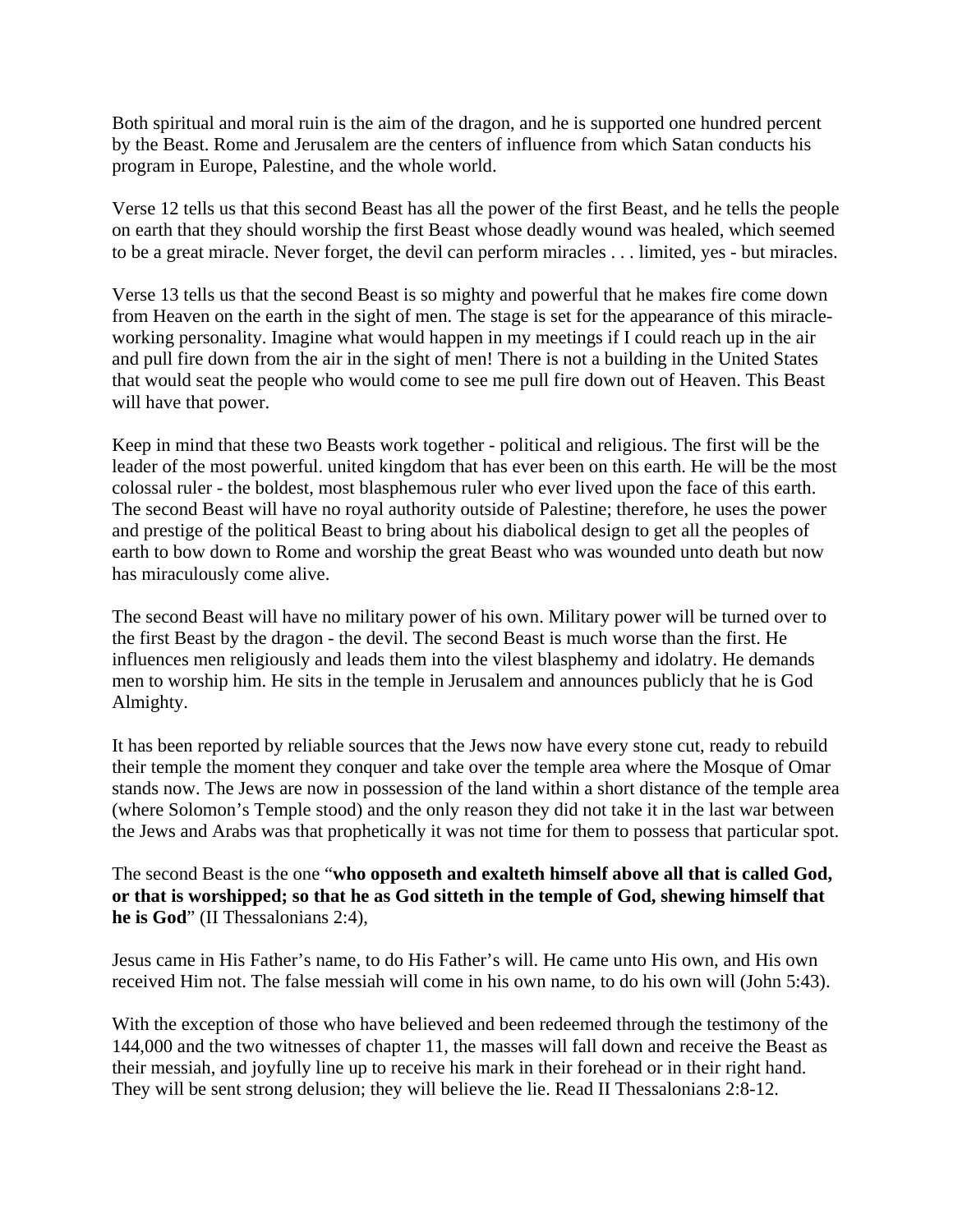I repeat: The world is ready, the stage is set, the masses are anxious for the appearance of this superman - both religiously and politically. The world is looking for a man who will promise shorter working hours, more money, less taxes, more machines, and jobs with ninety-eight percent of the labor removed. The world does not want an ordinary man in either politics or religion. People love to be fooled.

Did Hitler lead the Germans? Did Mussolini lead the Italians? Did Tojo lead the Japanese? Did Stalin lead the Russians in his day, and is Khrushchev now leading the Russians? Are the Americans falling in line with our present leaders? You know the answer. When the wicked rule, the people mourn. Righteousness exalteth a nation, but sin is a reproach to any people. The wages of sin is death. The nation, the family, or the individual who sows to the flesh will reap corruption.

The nations of the world are power-crazy, and the rulers of the world are making a mad rush to build a bomb that will destroy the most people in the least number of seconds at the least cost possible.

Religiously speaking, there are two groups in America that are going strong:

(1) The man who is backed by the big denominational machines, by the National Council of the Churches of Christ, by the World Council and the big denominational universities. That man can build a big church.

(2) Men who claim power to cast out demons, raise the dead, and cure all kinds of diseases. They, too draw tremendous crowds. I believe in miracles. I believe God can heal any and all diseases; but I do not believe in some of the modern methods used today. I do not believe in making merchandise of sick people.

The stage is set for the greatest miracle-worker who ever set foot on earth, apart from the Lord Jesus Christ.

We do not have a prophet on earth today nor a miracle-working preacher who would dare advertise that he will publicly pull fire down from Heaven. The Antichrist will not advertise it . . . he will DO IT; and then the masses will advertise him as God.

Elijah prayed, and God sent fire (I Kings 18:38, 39).

The sacrifice, the wood, the stones, the altar and the water were all licked up with fire when Elijah prayed. The followers of Baal attempted that miracle, but could not perform it. The Antichrist will.

Verse 14 tells us that the Beast uses his miracles to deceive them that dwell on earth. He then sets up an image to the first Beast that was wounded by the sword "and did live." It is remarkable that at the beginning of Gentile supremacy and power, men were compelled under the pain of death to bow down to images in worship.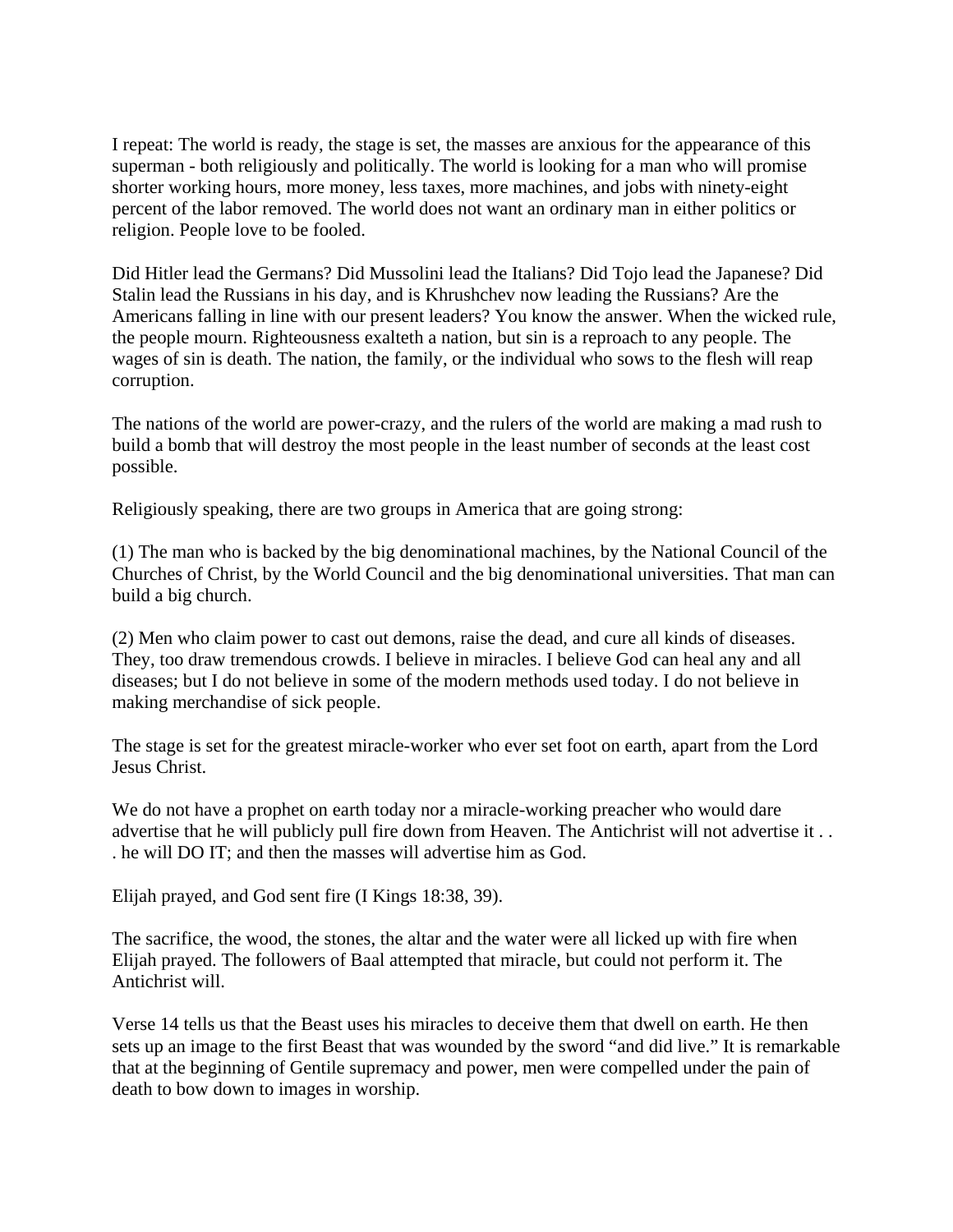Daniel 3 gives us the story of Nebuchadnezzar, a ruler in the day of the beginning of the Gentile nations. At the close of Gentile power, man will be compelled to again bow down and worship an image. The image which will be set up will be an actual statue of the Beast - and if you do not believe that today is a day of statues, just look at the statues on the dashboards of the automobiles you meet. Look in homes, in the churches, in places of business. Look at the ornaments people wear around their necks - and you will realize that we are living in an age of statues.

Many Protestants make an idol and a statue out of the building where they worship, and worship the building instead of God.

The death of the first Beast is mentioned three times in Revelation 13. Verse 14 tells us that the wound was made by the sword, which signifies a violent break-up of the Beast-kingdom, and not a gradual decline unto death. That is exactly what happened. The millions of savage barbarians in the fifth century after Christ swept down from the north and quickly brought the great political empire of Rome to an end. Fragments of that empire have never ceased to exist as separate kingdoms, but the imperial government under one head was wounded to death and ceased to be.

Prophetically, in Revelation 13 we have the restoration of that imperial head over a federal empire of ten kingdoms. There will again be an emperor - the Beast.

## Verse 15: "**And** (the Beast) **had power to give life unto the image of the (first) beast, that the image of the beast should both speak, and cause that as many as would not worship the image of the beast should be killed**."

If you are here when the image is set up, and when the second Beast is in power, you will worship the image or your head will be chopped off. So dear friend, if you are not born again, the only wise thing to do is to be saved right now - not Sunday, not when you feel like it, but right now!

## Verses 16-17: "**And he causeth all** (ALL), **both small and great, rich and poor, free and bond, to receive a mark in their right hand, or in their foreheads: And that no man might buy or sell, save he that had the mark, or the name of the Beast, or the number of his name**."

Let me bring you up to date: In Revelation 4:1-3 the Rapture will take place. Millions of farmers will be taken in the Rapture. Percentage-wise there is more true Christianity among country people than among city people, and it is the farmers who produce what the city folks eat. The dairymen, the poultry men, the hog-raisers, the wheat farmers, and farmers in general raise the foodstuffs consumed by the millions in the cities.

When the Rapture takes place, more country people than city dwellers will be taken. Where there are hundreds in the country, there are millions in the cities; therefore, there will be a tremendous food shortage.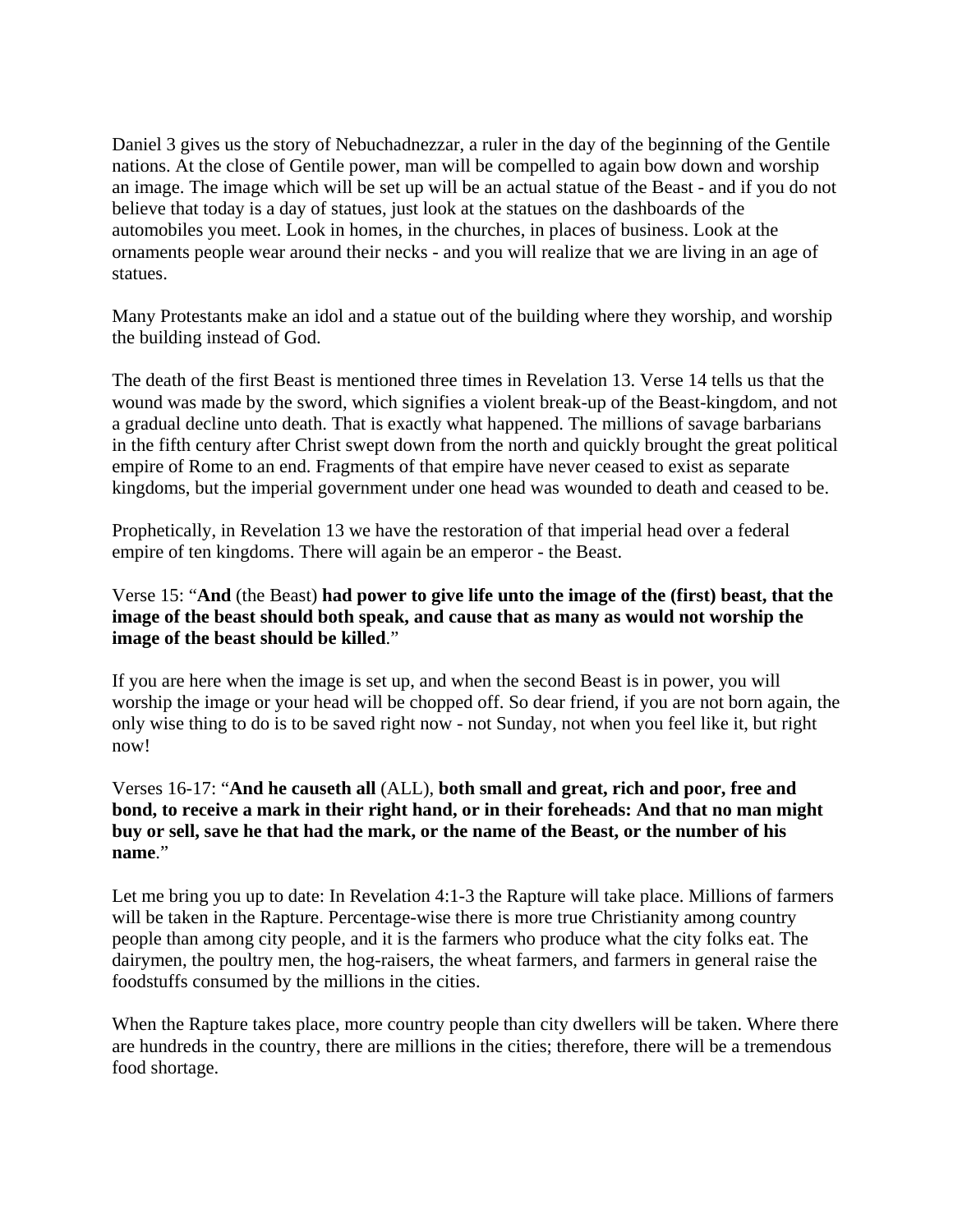The surplus will soon diminish, and the strictest rationing system ever known on this earth will be set up. Every person who buys or sells will have to display the mark of the Beast in his forehead or in his right hand. There is no rejecting this command. Those who refuse to receive it cannot buy, they cannot sell, and of course, if they refuse to worship the Beast they will be killed.

The small and the great (the humble and the mighty), the rich and the poor (millionaires and paupers), free and bond - whether it is an American, a Russian, or a Chinaman - will be forced to receive a mark in their forehead or in their hand. This will be a fool-proof, international rationing system that none can escape. There will be only a certain amount of food for each person, and they will be allowed only their daily allotment - no more. Read Revelation 6:5-6.

There is also a note of religion in the rationing system and in the mark of the Beast, which will link those who receive it to the kingdom of the Beast. Those who receive the mark can never be saved nor forgiven. In that day those who eat will join the kingdom of the Antichrist, marked to be damned. If they do not receive the mark, they will hide in the forest, in the mountains and the dens; they will beg, borrow, steal, eat out of the rivers and the woods, until finally they are caught and killed. "**They that endure to the end, the same shall be saved**."

After the Rapture, church and state will lock arms in full accord. The dragon will dictate the policies of politics and religion. He will make his last great drive to overthrow God and control the kingdoms of Heaven and earth - but thank God, he will fail. In those awful days, individual thought and individual rights will be crushed to the ground by the iron hand of the Beast. No matter how rich or how high-ranking a person may be, ALL must bow to the wishes of the false messiah - or pay with their life blood. If they refuse to receive the mark of the Beast and worship him, they cannot buy or sell, and they will be put to death. They cannot win, so far as earthly things are concerned.

## Verse 18 is extremely important - but easily understood. "**Here is wisdom. Let him that hath understanding count the number of the Beast: for it is the number of a man; and his number is SIX HUNDRED THREE SCORE AND SIX**."

There is much confusion in the land concerning the mark of the Beast. There are varied and sundry man-made ideas on the subject. But if we compare spiritual things with spiritual, search the Scriptures and rightly divide the Word of God, we can know what his mark will be.

I suppose one of the outstanding teachings in this day concerning the mark of the Beast is that those of us who worship on Sunday have that mark. One preacher declares in his pulpit, "Sunday observance - and the observance of Christmas, New Year's, Easter, etc. - is the mark of the Beast." The above is a quote from a book mailed to me by one of my listeners, who was greatly disturbed concerning Revelation. God is not the author of confusion, and in the words of Paul, "**Let God be true, but every man a liar**" (Romans 3:4).

The book which tells of the Beast and his mark is not a book of riddles, but of revelation . . . unveiling, making known the deep things of God. The Revelation was given to John by the Holy Spirit and it is not the work of man. It is the Word of God.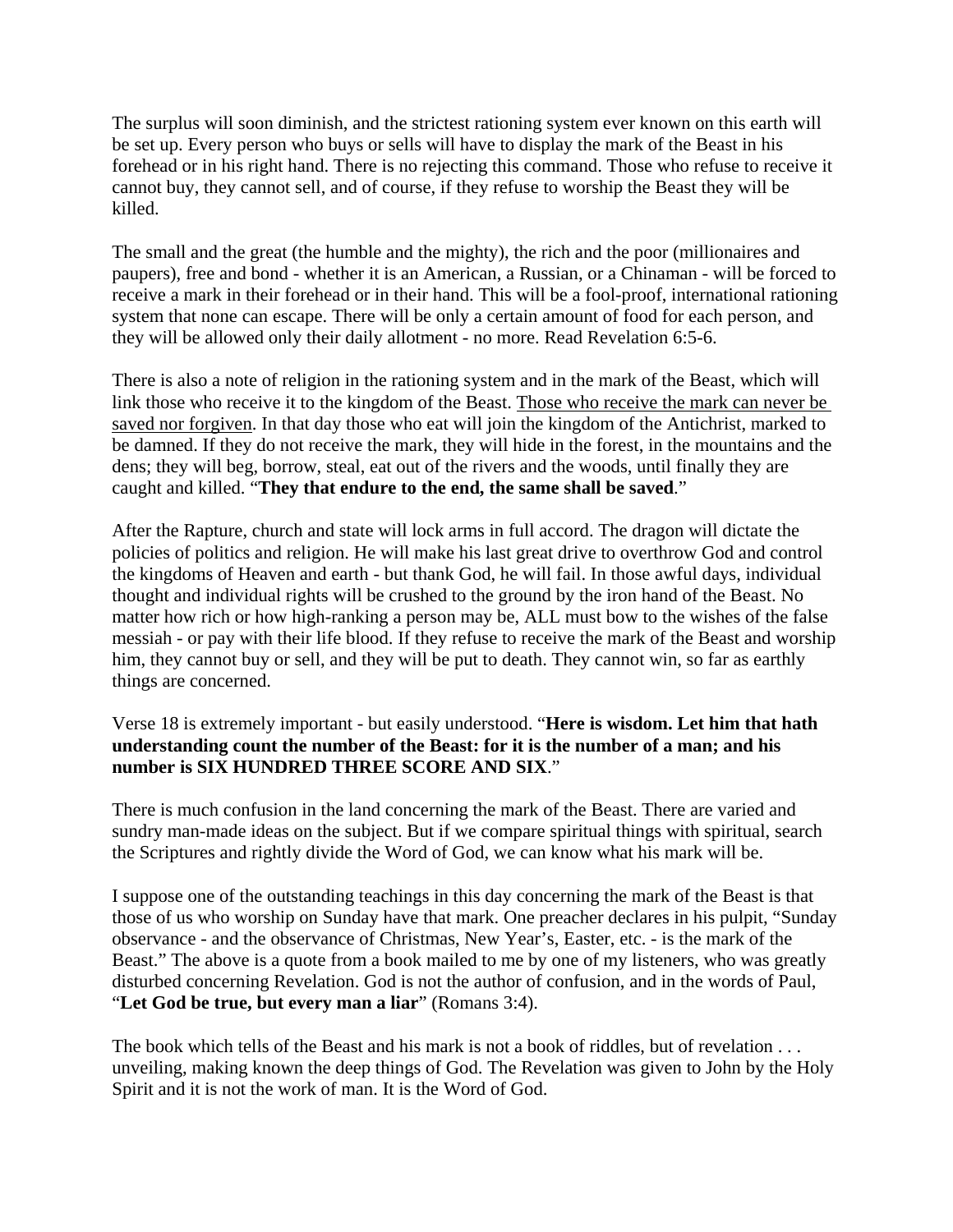Can you not see that if the observance of Sunday, Christmas, etc., were the mark of the Beast, then the Holy Spirit would simply have said "He that hath wisdom, let him know that observing days is the mark of the Beast." But the Holy Spirit did not say that. He said, through John, "**Here is wisdom . . . Let him that hath understanding count the number of the Beast**."

In other words, "If you have good common sense and reasoning power, figure it out." His number is the number of a man - six hundred three score and six. Six hundred, plus sixty, plus six - which adds up to three 6's. God's number is seven - He worked six days and rested on the seventh. Seven is the number of divine completion. Six is man's number. Man was created on the sixth day, and was created in the image of God, although he is short of God. Six is one short of seven.

Therefore, the "**number of a man**" (verse 18) is 666 - and since the devil is a trinity, we have not one six, but THREE sixes. The devil has counterfeited everything God has that is good and great. So we have a Satanic trinity - the Beast, the False Prophet, and the Dragon. Then, too, the Antichrist is imitating God. Jesus ministered three-and-a-half years, and they crucified Him.

The last half of the Tribulation will be three-and-a-half years, and it is in the middle of the seven years that the Antichrist announces in the temple that he is God Almighty.

He also imitates God in using marks for his own.

Every child of God has a seal, a mark (Ephesians 4:30). Read Revelation 7:3; Revelation 14:1; Revelation 22:4; Ezekiel 9:4. God's own are marked, and the devil marks his children during his earthly reign.

Yes, I believe there will be three sixes tattooed on foreheads and right hands . . . indeed I do. I believe John 3:16. I believe God literally loved, literally gave, Jesus literally came and literally died. Why should I not believe the number of the Beast will be 666?

There are many reasons why I believe we are living in the last days of the Dispensation of Grace. I firmly believe Jesus is at the door. I said earlier in this message that the stage is set and the masses are anxious for the appearance of a superman. This is the age of numbers, photographs, computers - and man is fast becoming totally and entirely dependent upon numbers and machines.

Ninety-nine percent of the people who read this message are marked . . . they have a card and a number.

Most of you have several cards and several numbers. So far as the United States Government is concerned, it does not matter too much what your name is, but your Social Security number is very important. No, the Social Security number is not the mark of the Beast, but it is educating the peoples of earth FOR the mark of the Beast. This is the age of marks and numbers. The stage is set, the end is near. Jesus is coming for the Church, and when the Church is taken out of this earth it will be as it was when Noah entered the ark and God shut the door.